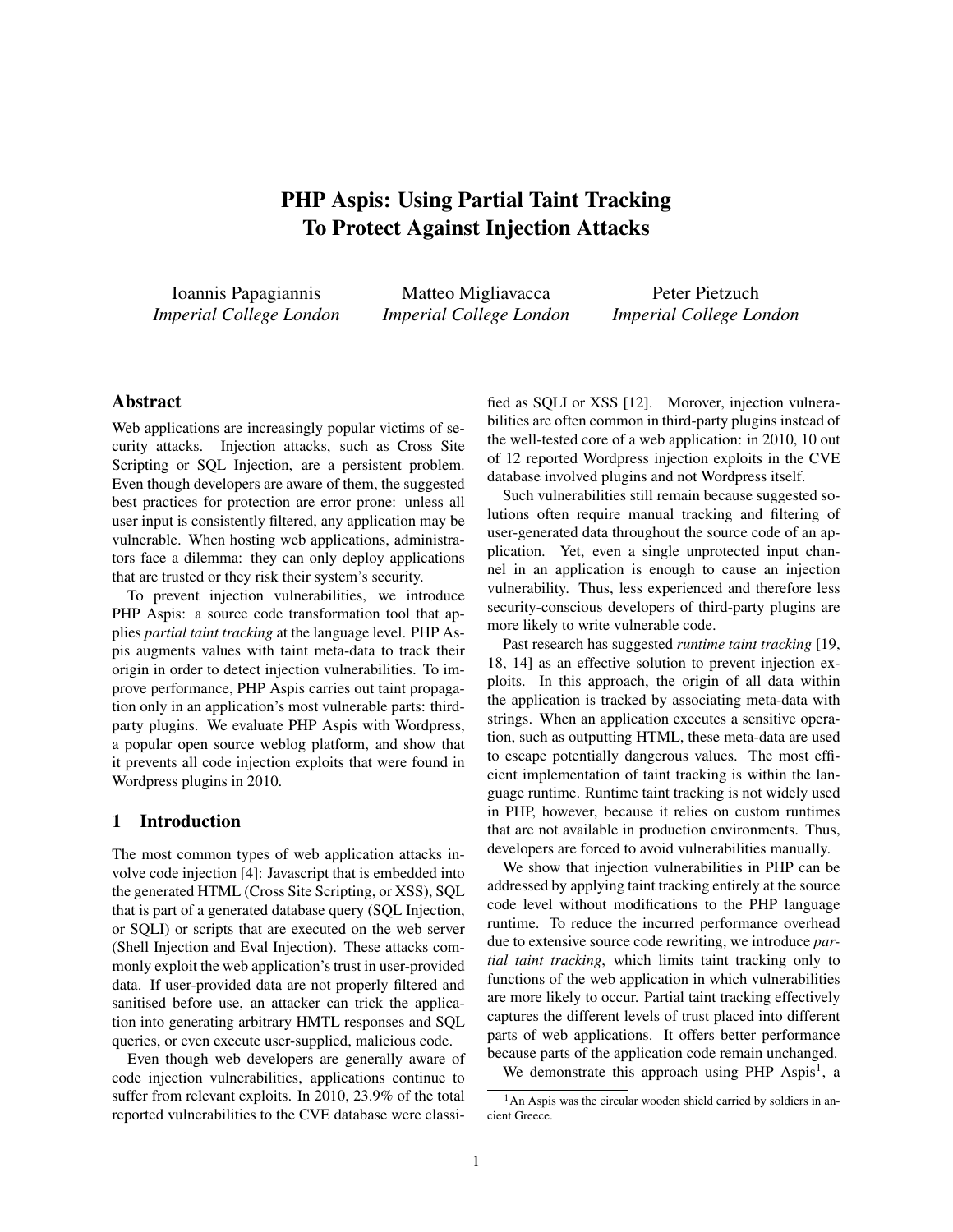tool that performs taint tracking only on third-party plugins by rewriting their source code to explicitly track and propagate the origin of characters in strings. PHP Aspis augments values to include taint meta-data and rewrites PHP statements to operate in the presence of taint metadata and propagate these correctly. PHP Aspis then uses the taint meta-data to automatically sanitise userprovided untrusted values and transparently prevent injection attacks. Overall, PHP Aspis does not require modifications to the PHP language runtime or to the web server.

Our evaluation shows that, by using partial taint tracking, PHP Aspis successfully prevents most XSS and SQLI exploits reported in public Wordpress plugins since 2010. Page generation time is significantly reduced compared to tracking taint in the entire Wordpress codebase.

In summary, the contributions of this paper are:

- a taint tracking implementation for PHP that uses source code transformations only;
- a method for applying taint tracking only to parts of a web application, in which exploits are more likely to occur;
- an implementation of a code transformation tool and its evaluation with real-world exploits reported in the Wordpress platform.

The next section provides background on code injection vulnerabilities and introduces partial taint tracking as a suitable defence. In §3, we describe our approach for achieving taint propagation in PHP based on code rewriting, and we show how to limit the scope of taint tracking to parts of a codebase. Finally, we evaluate our approach by securing Wordpress in §4 and conclude in §5.

### 2 Preventing Injection Vulnerabilities

### 2.1 Injection Vulnerabilities

Consider a weblog with a search field. Typically, input to the search field results in a web request with the search term as a parameter:

```
http://goodsite.com/find?t=spaceship
```
A response of the web server to this request may contain the following fragment:

 $\langle p \rangle$  The term "spaceship" was not found.  $\langle p \rangle$ 

The important element of the above response is that the user-submitted search term is included as is in the output. This can be easily exploited by an attacker to construct an XSS attack. The attacker first creates the following URL:

```
http://goodsite.com/find?t=<script\%20
src='http://attack.com/attack.js'/>
```


Figure 1: Historical percentage of XSS and SQLI in all CVE vulnerabilities

When an unsuspecting user clicks on this link, the following HTML fragment is generated:

 $p$  The term ``<script src='http://attack.com/ attack.js '  $\sqrt{>}$  '' was not found.  $\langle p \rangle$ 

The victim's browser then fetches the malicious Javascript code and executes it. Since the HTML document originated from goodsite.com, the script is executed with full access to the victim's web browser session. If the user has an account with this weblog and is already logged on, their cookies can be sent to the attacker. In general, the script can issue any unverified operations on behalf of the user.

SQL Injection attacks are analogous: they take advantage of applications that process user input to form an SQL query to a database. Similarly, Eval and Shell Injection attacks target PHP's eval() and exec() statements respectively. Since these statements execute arbitrary code at runtime, such an attack can easily compromise the host machine.

Figure 1 shows the percentage of reported SQLI and XSS vulnerabilities in recent years, as classified in the CVE database. Both problems continue to affect applications despite an increase of developer awareness. Table 1 shows our classification of vulnerabilities for two popular open source web platforms, Wordpress and Drupal. Code injection vulnerabilities are the most common type in both, with higher percentages compared to traditional applications across all programming languages in Figure 1. By relying on prepared statements, an automated way to avoid SQLI (see §2.2), the Drupal platform has comparatively few such exploits.

### 2.2 Existing Practices

The traditional approach to address injection vulnerabilities is to treat all information that may potentially come from the user as untrusted—it should not be used for sensitive operations, such as page generation or SQL queries, unless properly sanitised or filtered. In the previous example, a proper *sanitisation function* would translate all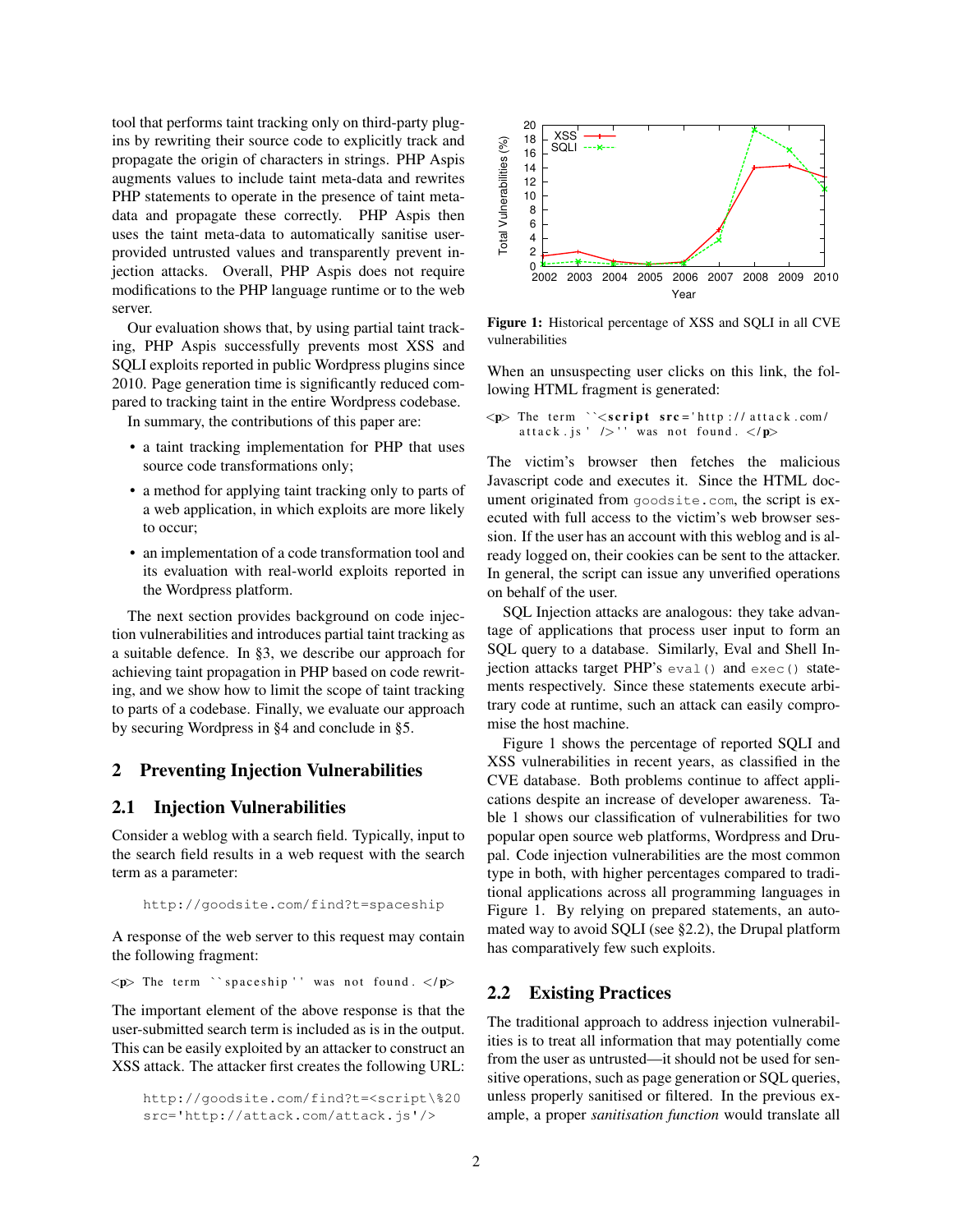|                                    | Num. of Occurrences |        |
|------------------------------------|---------------------|--------|
| Type                               | Wordpress           | Drupal |
| Cross Site Scripting               |                     | 28     |
| <b>SQL</b> Injection               |                     |        |
| <b>Information Leakage</b>         |                     |        |
| <b>Insufficient Access Control</b> |                     |        |
| Eval Injection                     |                     |        |
| Cross Site Request Forgery         |                     |        |

Table 1: Web application vulnerabilities in 2010

characters with special meaning in HTML to their display equivalents (e.g. "<" to " $\&$ 1 $\pm$ ;"). Sanitisation functions such as htmlentities() or escapeshellarg() are part of the PHP language. After sanitisation, the string can safely be echoed to the client because it can no longer change the semantics of the output. SQLI filtering functions operate similarly but they also check for user-provided SQL keywords in the query [13, 19].

Unfortunately, sanitisation functions are difficult to apply in practice. Each sensitive operation requires a different sanitisation function. For example, if the same string is echoed to the user and used as part of an SQL query, two different strings must be generated based on the original value. Centralised filtering of input data when they are received is impractical because there is no single data representation that is both meaningful and secure in all possible contexts. For example, the string "WHERE" is safe in HTML but not in an SQL query. Therefore, developers have to propagate the original user data and only sanitise them before being used.

In addition, sanitisation assumes that developers can effectively track the origin of data and enforce that usergenerated data always pass through their respective sanitisation function. In practice, left-out checks by inexperienced developers or unforeseen interactions that result in unexpected data flow (e.g. assuming that a script cannot be called from an external user) are likely to occur.

### 2.2.1 Static Approaches

Past research has suggested static analysis tools that detect injection vulnerabilities in PHP scripts. Pixy [11] and WebSSARI [10] rely on data flow analysis to detect sensitive functions that may receive user data without sanitisation and produce warnings. Wassermann and Su [16] model string values and operations as grammars and then inspect them before query operations to reduce the false positive rate for SQLI detection. Xie and Aiken [17] use symbolic execution to support PHP's dynamic features and report a low false positive rate.

Although static analysis tools do not introduce runtime overhead, they are not fully automated, cannot support all PHP features and do not always achieve a low false positive rate. In addition, they cannot handle vulnerabilities that involve the file system or the database. As a result, such tools are not widely used for PHP development.

Prepared statements are a way to avoid SQLI exploits. Instead of concatenating queries, an application defines static placeholder queries with parameters filled in at runtime. Parameters passed to the placeholders cannot change the semantics of the query, as its structure is determined in advance when the statement is prepared. In practice, many PHP applications do not use them because they were not traditionally supported by PHP or MySQL and instead manually sanitise SQL queries.

#### 2.2.2 Dynamic Taint Tracking

A dynamic approach to addressing injection vulnerabilities in existing applications when they occur is *runtime taint tracking* [19, 6]. It automates the tracking of the origin of data and enforces that data pass through their respective sanitisation functions. Runtime taint tracking involves three different steps:

- 1. Data entry points. All data entering the application that may originate from the user are transparently augmented with *taint meta-data.* The form of these meta-data may vary: from one bit that marks that a particular string is user-provided (or *tainted*) [14] to a pointer that links to arbitrary policy objects [19].
- 2. Taint propagation. As the application processes data, the runtime system transparently propagates the associated taint meta-data. For example, when a tainted string is concatenated with another string, the result must be marked as tainted.
- 3. Guarded sinks. Every operation that can be used in an injection vulnerability (e.g.  $\text{echo}$ ) and  $\text{eval}$ )) is intercepted. The interceptor examines the corresponding taint meta-data and calls the relevant sanitisation function or aborts the operation.

Taint tracking has been shown to be effective in securing existing web applications [19, 18, 9, 14, 6]. Compared to static approaches, it does not require either debugging or refactoring an existing codebase. Perl and Ruby support it in some form (through Perl's taint mode and Ruby's safe levels) but not PHP. Taint tracking can be applied to PHP by modifying the core of the PHP runtime [19]. Typically, it has been implemented by augmenting the interpreter's zval struct with taint data. Simple approaches [13, 14] assign one bit of taint meta-data per string character and propagate that meta-data to sinks independently of the application's sanitisation efforts.

Later systems stored more meta-data per character in order to provide more fine-grained guarantees. Nemesis [7] uses two taint bits to automatically infer authentication and enforce access control. Resin [19] uses a pointer to arbitrary policy objects that can be also used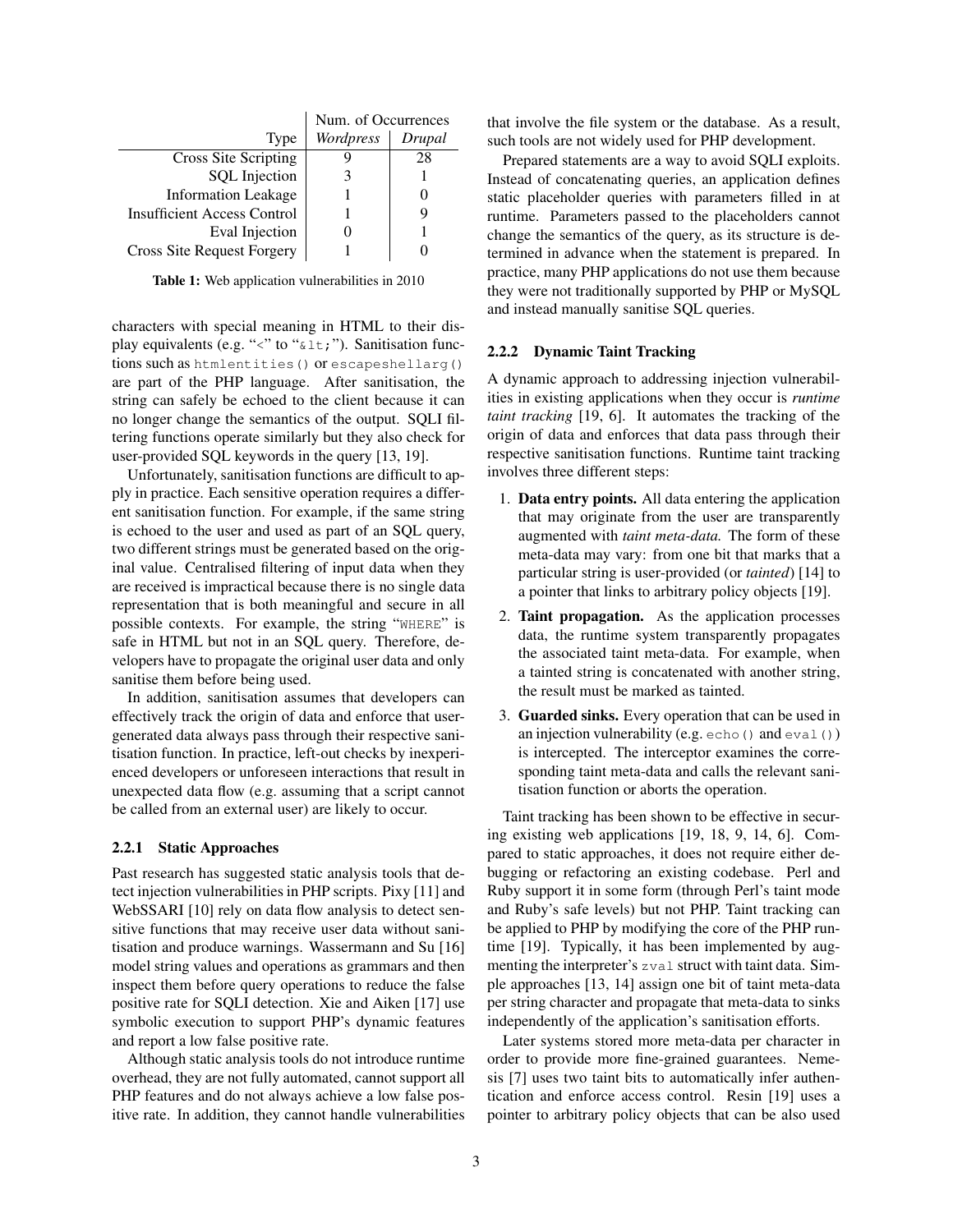to prevent injection vulnerabilities.

Xu et al. [18] suggest that a taint tracking implementation in C can be used to compile the PHP runtime and transparently add taint tracking support. Their approach ignores sanitisation efforts of the hosted PHP application and therefore suffers from false positives. Also, it does not support different policies for different applications running in the same runtime, a common scenario for many PHP deployments.

However, unless taint tracking is considered part of PHP and is officially adopted, third party implementations are impractical. As the PHP manual puts it:

*"modifications to the Zend*<sup>2</sup> *engine should be avoided. Changes here result in incompatibilities with the rest of the world, and hardly anyone will ever adapt to specially patched Zend engines. Modifications can't be detached from the main PHP sources and are overridden with the next update using the "official" source repositories. Therefore, this method is generally considered bad practice"*

In the past, taint tracking support has been suggested as a feature to the PHP community but it has not been adopted, partly because of fears that it may lead to a false sense of security [15].

## 2.3 Partial Taint Tracking

PHP is the most popular web development language, as indicated by web surveys [2], and its gentle learning curve often attracts less experienced developers. Inexperienced developers are more likely to extend web applications through third-party code in the form of *plugins*.

Such extensibility is frequently a popular feature for web applications but leads to a significant security threat from plugins. In 2009, the CVE database reported that the Wordpress platform suffered from 15 injection vulnerabilities, out of which 13 were introduced by third-party plugins and only 2 involved the core platform. In 2010, the breakdown was similar: 10 vulnerabilities were due to plugins and only 2 due to Wordpress itself.

As a result, not all application code is equally prone to injection vulnerabilities. For example, Wordpress spends much of its page generation time in initialisation code, setting up the platform before handling user requests. This involves time-consuming steps such as querying the database for installed plugins, setting them up, and generating static parts of the response involving theme-aware headers and footers.

Injection vulnerabilities, on the other hand, tend to appear in code that handles user-generated content: CVE-2010-4257, an SQLI vulnerability, involved a function



Figure 2: Partial taint tracking using PHP Aspis

that handles track-backs after a user published a post; CVE-2009-3891, an XSS vulnerability, involved a function that validates uploaded files; and CVE-2009-2851 and CVE-2010-4536, again XSS vulnerabilities, involved multiple functions that display user comments.

We exploit this observation by introducing *partial taint tracking*, which only transforms the source code of the most vulnerable parts of an application in order to support taint tracking. By relying on source-level transformations, partial taint tracking does not require the development and maintenance of a modified version of the PHP runtime.

We use a simple approach to decide when to track taint: we focus on parts of third-party plugins that handle usergenerated data. This restricts source code transformations to a small fraction of the codebase of a web application. As a consequence, we mitigate the large performance penalty that exhaustive taint tracking at the source level would incur.

# 3 PHP Aspis

We describe the design and implementation of *PHP Aspis*, a PHP source code transformation tool for partial taint tracking. Figure 2 presents an overview of how PHP Aspis transforms applications. First, it modifies code that receives data from users and marks the data as user-generated (label 1). Second, it divides the application's codebase in two different categories: *tracking* and *non-tracking* code. Instead of tracking taint uniformly, it focuses on parts of the codebase that are more likely to contain code injection vulnerabilities (label 2). In tracking code, PHP Aspis records the origin of data at the character level and filters data at output statements when an injection vulnerability could exist (label 3). For nontracking code, it does not perform taint tracking, trusting the code not to be vulnerable (label 4).

Next we introduce the representation of taint meta-data used to record the origin of the data in each variable. In §3.2, we describe the transformations that can be ap-

 $2$ Zend is the name of the official PHP scripting engine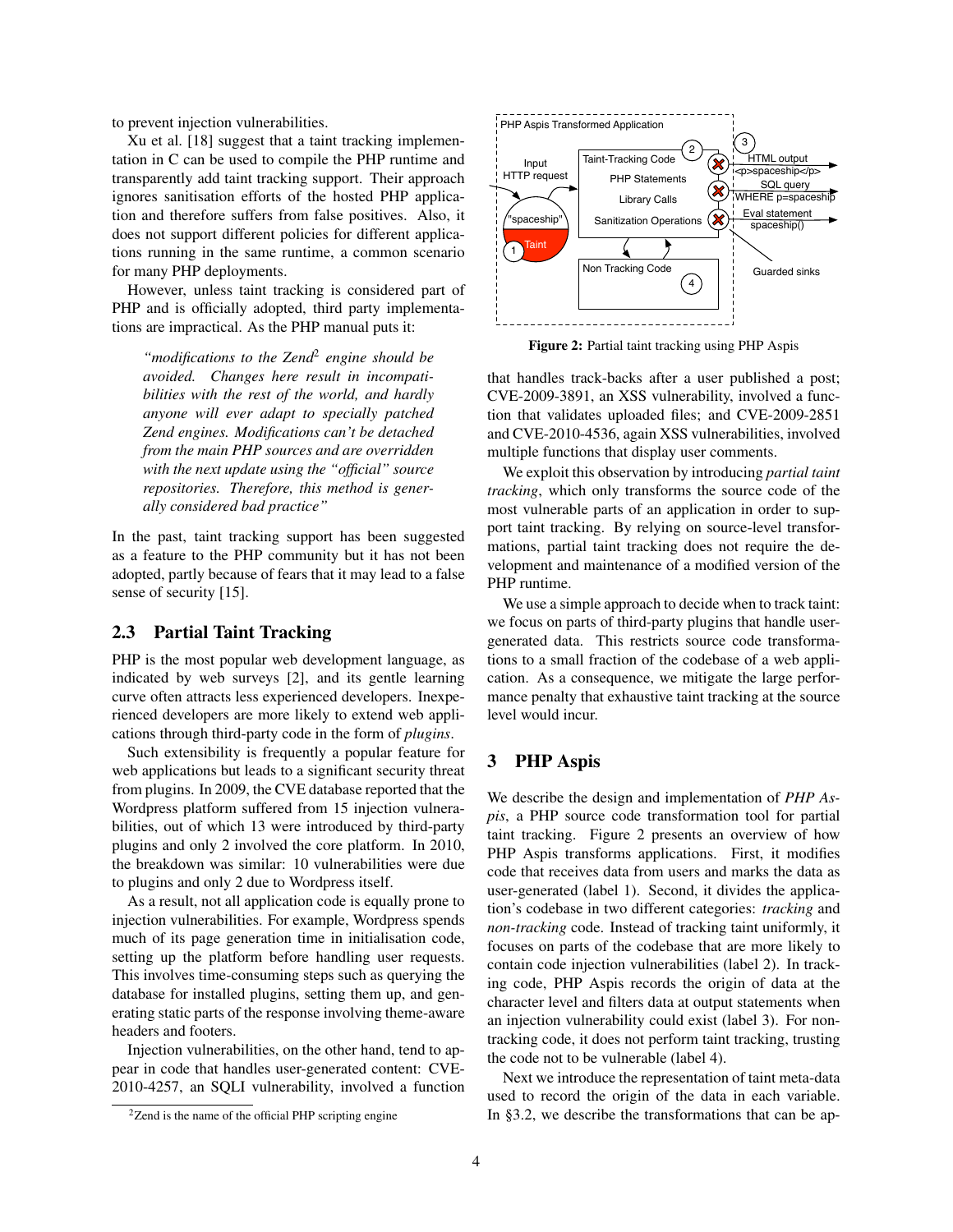| Sanitisation | htmlentities()                                                                                                                                        |  |
|--------------|-------------------------------------------------------------------------------------------------------------------------------------------------------|--|
| functions    | htmlspecialchars()                                                                                                                                    |  |
|              | Guarded sinks $\begin{pmatrix} \text{echo}(1) \Rightarrow \text{AspisAntixss}(1) \\ \text{print}(1) \Rightarrow \text{AspisAntixss}(1) \end{pmatrix}$ |  |
|              |                                                                                                                                                       |  |
|              |                                                                                                                                                       |  |

Table 2: Excerpt of the definition of the XSS taint category

plied to PHP source code to (a) ensure its correct operation in the presence of taint meta-data; (b) propagate taint meta-data correctly; and (c) attach checks that inspect taint meta-data before each "sensitive" operation. Finally, we discuss how the non-tracking code can interact with the parts of the application that have been transformed to track taint in §3.3

### 3.1 Taint Representation

PHP Aspis uses *character-level* taint tracking, i.e. tracks the taint of each string character individually [19]. Traditional variable-level taint tracking implementations (e.g. Ruby's safe levels) require the developer to untaint values explicitly before they are used. Instead, PHP Aspis prevents injection attacks transparently, and for this, it needs to know the exact characters that originate from the user. For example, consider an application that concatenates a user-provided value with a static HTML template, stores the result in  $\gamma \nu$  and then returns  $\gamma \nu$  to the client as a response. Inferring that variable  $\gamma v$  is tainted is of little use because \$v also contains application-generated HTML. Instead, PHP Aspis uses character-level taint meta-data and only sanitises the user-generated parts of \$v.

#### 3.1.1 Taint Categories

PHP Aspis can track multiple independent and user provided *taint categories*. A taint category is a generic way of defining how an application is supposed to sanitise data and how PHP Aspis should enforce that the application always sanitises data before they are used.

Each taint category is defined as a set of *sanitisation functions* and a set of *guarded sinks*. Sanitisation functions can be PHP library functions or can be defined by the application. A sanitisation function is called by the application to transform untrusted user data so that they cannot be used for a particular type of injection attack. Commonly, sanitisation functions either transform unsafe character sequences to safe equivalents (e.g. htmlentities) or filter out a subset of potentially dangerous occurrences (e.g. by removing <script> but not <b>). Calls to sanitisation functions by the application are intercepted and PHP Aspis untaints the corresponding data to avoid sanitising them again.

Guarded sinks are functions that protect data flow to sensitive sink functions. When a call to a sink function is made, PHP Aspis invokes the guard with references to the parameters passed to the sink function. The guard is a user-provided function that has access to the relevant taint category meta-data and typically invokes one or more sanitisation functions for that taint category.

For example, Table 2 shows an excerpt of an XSS taint category definition. It specifies that a user-provided string can be safely echoed to the user after either htmlentities or htmlspecialchars has been invoked on it. The second part exhaustively lists all functions that can output strings to the user (e.g. echo, print, etc.) and guards them with an external filtering function (AspisAntiXss). The guard either aborts the print operation or sanitises any remaining characters. The administrator can change the definitions of taint categories according to the requirements of the application.

By listing all the sanitisation functions of an application in the relevant taint category, PHP Aspis can closely monitor the application's sanitisation efforts. When applied to a well designed application, PHP Aspis untaints user data as they get sanitised by the application, but before they reach the sink guards. Thus, sink guards can apply a simple, application agnostic, sanitisation operation (e.g. htmlentities) acting as a "safety net".

On the other hand, an application may not define explicit sanitisation functions or these functions may be omitted from the relevant taint category. In such cases, sink guards have to replicate the filtering logic of the application. In general, however, sink guards lack contextual information and this prevents them from enforcing context-aware filtering, e.g. guards cannot enforce sanitisation that varies according to the current user.

A different taint category must be used for each type of injection vulnerability. PHP Aspis tracks different taint categories independently from each other. For example, when a sanitisation function of an XSS taint category is called on a string, the string is still considered unsanitised for all other taint categories. This ensures that a sanitisation function for handling one type of injection vulnerability is not used to sanitise data for another type.

#### 3.1.2 Storing taint meta-data

It is challenging to represent taint meta-data so that it supports arbitrary taint categories and character-level taint tracking. This is due to the following properties of PHP:

- *P1* PHP is not object-oriented. Although it supports objects, built-in types such as string cannot be augmented transparently with taint meta-data. This precludes solutions that rely on altered class libraries [6].
- *P2* PHP does not offer direct access to memory. Any solution must track PHP references because variables' memory addresses cannot be used [18].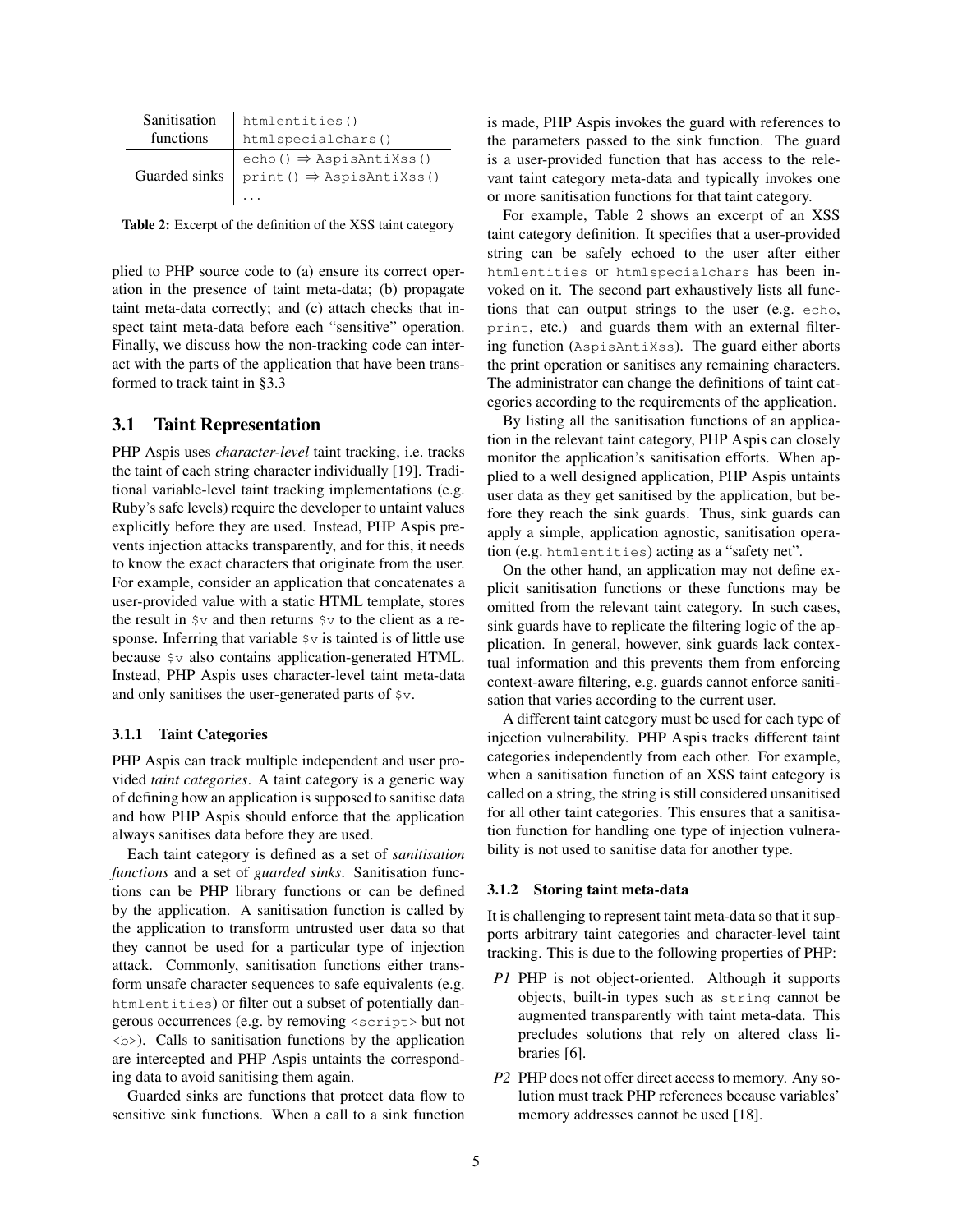| <b>String</b>                    | Taint meta-data                |  |
|----------------------------------|--------------------------------|--|
| $$s$ ='Hello'                    | $array(0=5$ false)             |  |
| $Sn = 'John'$                    | $array(0=>true)$               |  |
| $\frac{5r}{5s}$ . $\frac{5n}{5}$ | $array(0=5$ false, 5= $>true)$ |  |

Table 3: Representation of taint meta-data for a single taint category

- *P3* PHP uses different assignment semantics for objects ("by reference") compared to other types including arrays ("by copy"). This does not allow for the substitution of any scalar type with an object without manually copying objects to avoid aliasing.
- *P4* PHP is a dynamically typed language, which means that there is no generic method to statically identify all string variables.

Due to these properties, our solution relies on PHP arrays to store taint meta-data by enclosing the original values. Table 3 shows how PHP Aspis encodes taint metadata for a single taint category. For each string, PHP Aspis keeps an array of character taints, with each index representing the first character that has this taint. In the example, string \$s is untainted, \$n is tainted and their concatenation,  $\zeta r$ , it untainted from index 0 to 4, and tainted from index 5 onwards. Numerical values use the same structure for taint representation but only store a common taint for all digits.

Taint meta-data must remain associated with the value that they refer to. As shown in Table 4, we choose to store them together. First, all scalars such as 'Hello' and 12 are replaced with arrays (rows 1 and 2). We refer to this enclosing array as the value's *Aspis*. The Aspis contains the original value and an array of the taint meta-data for all currently tracked taint categories (TaintCats). Similarly, scalars within arrays are transformed into Aspisprotected values.

According to P4, PHP lacks static variable type information. Moreover, it offers type identification functions at runtime. When scalars are replaced with arrays, the system must be able to distinguish between an Aspis-protected value and a proper array. For this, we enclose the resulting arrays themselves in an Aspisprotected value, albeit without any taint (false in rows 3 and 4). The original value of a variable can always be found at index 0 when Aspis-protected. Objects are handled similarly. Aspis-protected values can replace original values in all places except for array keys: PHP arrays can only use the types string or int as keys. To circumvent this, the key's taint categories are attached to the content's Aspis (KeyTaintCats) and the key retains its original type (row 5).

Overall, this taint representation is compatible with the language properties mentioned above. By avoiding stor-

| <b>Original value</b> | Aspis-protected value |
|-----------------------|-----------------------|
|                       | array (               |
| 1.<br>'Hello'         | 'Hello', TaintCats    |
|                       | $\lambda$             |
| 2.<br>12              | array (12, TaintCats) |
|                       | array (               |
| 3.<br>array()         | array()               |
|                       | ,false)               |
|                       | array (               |
|                       | array(                |
|                       | array (               |
| 4. array ('John')     | 'John', TaintCats     |
|                       |                       |
|                       |                       |
|                       | false)                |
|                       | array (               |
| 5. $array(13=>20)$    | $array(13=$           |
|                       | array (               |
|                       | 20, ContentTaintCats, |
|                       | KeyTaintCats          |
|                       |                       |
|                       |                       |
|                       | ,false)               |

Table 4: Augmenting values with taint meta-data

ing taint inside objects, we ensure that an assignment cannot lead to two separate values referencing the same taint category instances (P3). By storing taint categories in place, we ensure that variable aliasing correctly aliases taints (P2). Finally, by not storing taint meta-data separately, the code transformations that enable taint propagation can be limited to correctly handling the original, Aspis-protected values. As a result, the structure of the application in terms of functions and classes remains unchanged, which simplifies interoperability with non-tracking code as explained in § 3.3.

## 3.2 Taint-tracking Transformations

Based on this taint representation, PHP Aspis modifies an application to support taint tracking. We refer to these source code transformations as *taint-tracking transformations*. These transformations achieve the three steps described in §2.2.2 required for runtime taint tracking: data entry points, taint propagation and guarded sinks.

#### 3.2.1 Data Entry Points

Taint-tracking transformations must mark any usergenerated data as fully tainted, i.e. all taint meta-data for every taint category in an Aspis-protected value should be set to true. Any input channel such as the incoming HTTP request that is not under the direct control of the application may potentially contain user-generated data.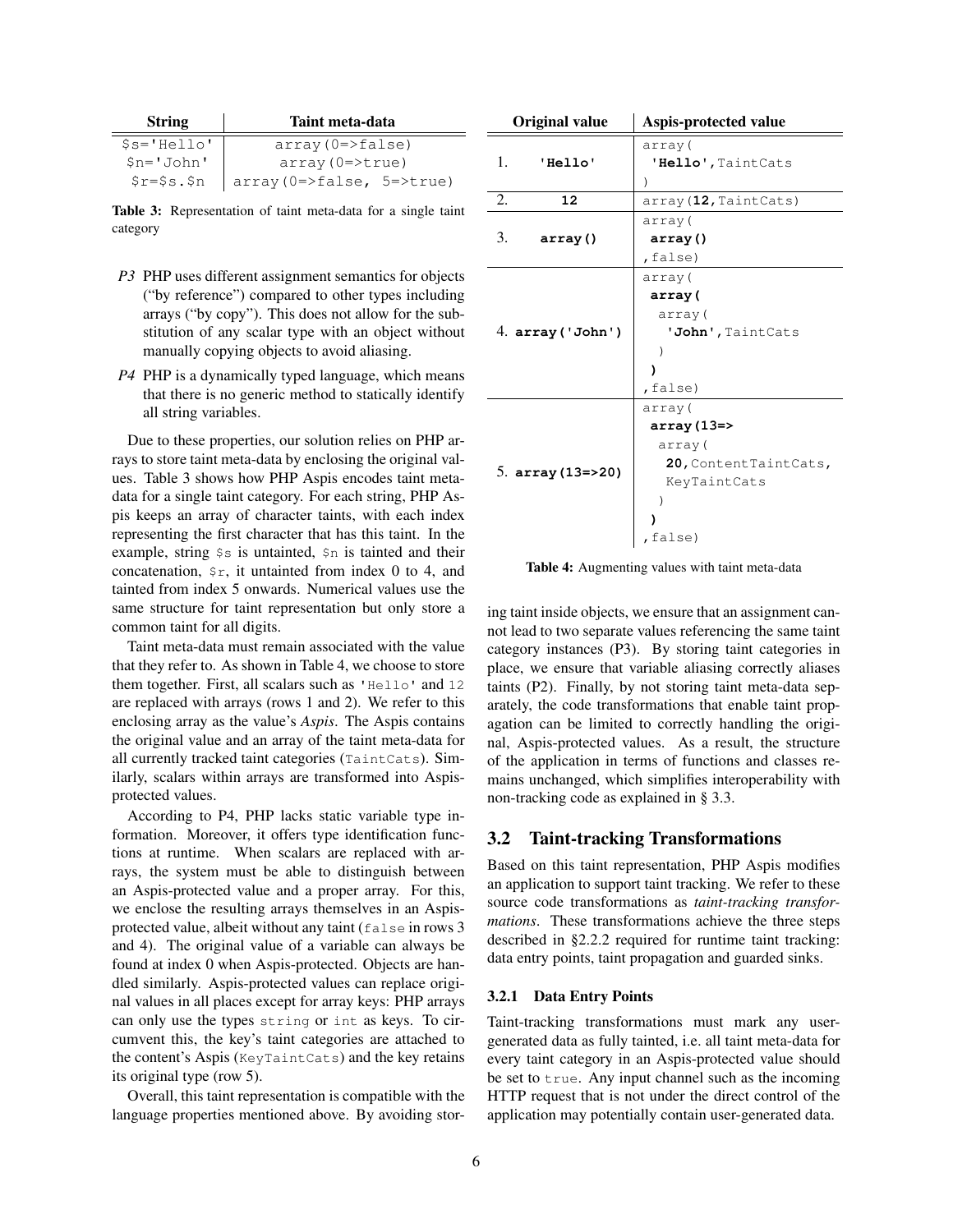| <b>Original expression</b> | <b>Transformed expression</b>                       |  |
|----------------------------|-----------------------------------------------------|--|
| s.s.t                      | concat (\$s,\$t)                                    |  |
| $$1 = \&$5m$               | $$1 = \& $m$                                        |  |
| $$i = $i++$                | \$j=postincr(\$i)                                   |  |
| $$b+$c$                    | add(5b, 5c)                                         |  |
| if $(\$v)$ $\{\}\$         | if $({\sqrt{5}} \vee [0])$ {}                       |  |
| foreach                    | foreach                                             |  |
| $(Sa as \$k=>\$v)$         | $(\frac{2}{3}a[0]$ as $\frac{2}{3}k = \frac{5}{3}v$ |  |
| $\{ \ldots \}$             | $\{ \text{restoreTaint} (\$k, \$v) \dots \}$        |  |

Table 5: Transformations to propagate taint and restore the original semantics when Aspis-protected values are used

In each transformed PHP script, PHP Aspis inserts initialisation code that (1) scans the superglobal arrays to identify the HTTP request data, (2) replaces all submitted values with their Aspis-enclosed counterparts and (3) marks user submitted values as fully tainted. All constants defined within the script are also Aspis-protected, however, they are marked as fully untainted (i.e. all taint meta-data for every taint category have the value false). As a result, all initial values are Aspis-protected in the transformed script, tainted or not.

#### 3.2.2 Taint Propagation

Next all statements and expressions are transformed to (1) operate with Aspis-protected values, (2) propagate their taint correctly and (3) return Aspis-protected values.

Table 5 lists some representative transformations for common operations supported by PHP Aspis. Functions in the right column are introduced to maintain the original semantics and/or propagate taint. For example, concat replaces operations for string concatenating in PHP (e.g. double quotes or the concat operator ".") and returns an Aspis-protected result. Control statements are transformed to access the enclosed original values directly. Only the foreach statement requires an extra call to restoreTaint to restore the taint meta-data of the key for subsequent statements in the loop body. The metadata is stored with the content in KeyTaintCats, as shown in row 5 of Table 4.

PHP function library. Without modification, built-in PHP functions cannot operate on Aspis-protected values and do not propagate taint meta-data. Since these functions are commonly compiled for performance reasons, PHP Aspis uses *interceptor functions* to intercept calls to them and attach wrappers for taint propagation.

By default, PHP Aspis uses a generic interceptor for built-in functions. The generic interceptor reverts Aspisprotected parameters to their original values and wraps return values to be Aspis-protected again. This default behaviour is acceptable for library functions that do not propagate taint (e.g. fclose). However, the removal of taint from result values may lead to false negatives in taint tracking. PHP Aspis therefore provides custom interceptor functions for specific built-in functions. By increasing the number of intercepted functions, we improve the accuracy of taint tracking and reduce false negatives.

The purpose of a custom interceptor is to propagate taint from the input parameters to the return values. Such interceptors rely on the well defined semantics of the library functions. When possible, the interceptor calculates the taint of the return value based on the taints of the inputs (e.g.  $\text{substr}$ ). It then removes the taint metadata from the input values, invokes the original library function and attaches the calculated taint to the result value. Alternatively, the interceptor compares the result value to the passed parameter and infers the taint of the result. As an example, assume that the interceptor for stripslashes receives a string with a taint category array ( $0 \Rightarrow false$ ,  $5 \Rightarrow true$ ). The comparison of the original to the result string identifies the actual character indices that stripslashes removed from the original string; assume here, for simplicity, that only index 2 was removed. To calculate the taint of the result, the interceptor subtracts from all taint category indices the total number of characters removed before each index. Thus, it returns array (0=>false, 4=>true) in the given example. In total, 66 provided interceptors use this method.

For other functions, the interceptor can use the original function to obtain a result with the correct taint automatically. For example, usort sorts an array according to a user-provided callback function and thus can sort Aspis-protected values without changes. If the callback is a library function, the function is unable to compare Aspis-protected elements and calls to usort would fail. When callbacks are used, custom interceptors introduce a new callback replacing the old. That new callback calls the original callback after removing taint from its parameters. In total, 21 provided interceptors used this method.

In cases in which the result taint cannot be determined, such as for sort, an interceptor provides a separate, taintaware version of the original PHP library function. We had to re-implement 19 library functions in this way.

Our current prototype intercepts 106 functions. These include most of the standard PHP string library that are enough to effectively propagate taint in Wordpress (§4).

Dynamic features. PHP has many dynamic features such as variable variables, variable function calls and the eval and create function functions. These are not compatible with Aspis-protected values, but PHP Aspis must nevertheless maintain their correct semantics.

*Variable variables* only require access to the enclosed string. A dynamic access to a variable named  $\gamma$  is transformed from \$\$v to \${\$v[0]}. *Variable func-*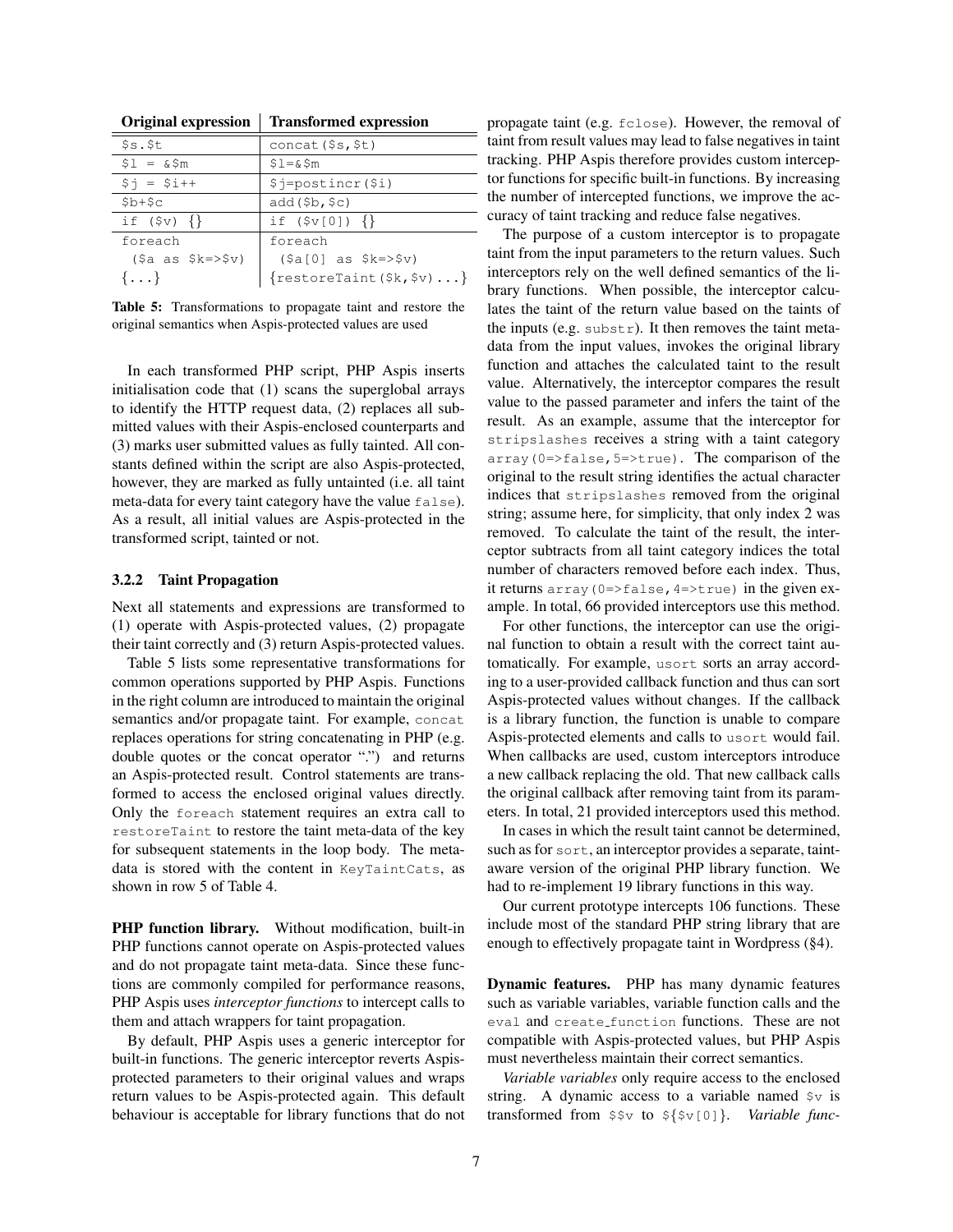*tion calls* that use variables or library functions (e.g. call user func array) allow a script to call a function that is statically unknown. PHP Aspis transforms these calls and inspects them at runtime. When a library call is detected, PHP Aspis generates an interceptor, as described in the previous section, at runtime.

The functions eval and create function are used to execute code generated at runtime. Since application generated code does not propagate taint, PHP Aspis must apply the taint-tracking transformations at runtime. To avoid a high runtime overhead, PHP Aspis uses a caching mechanism such as Zend Cache when available.

#### 3.2.3 Guarded Sinks

PHP Aspis can protect code from injection vulnerabilities using the taint meta-data and defined taint categories. As described in §3.1.1, guard functions specified as part of active taint categories are executed before the calls to their respective sensitive sink functions. Guards use PHP's sanitisation routines or define their own. For example, we use an SQL filtering routine that rejects queries with user-provided SQL operators or keywords [13].

### 3.3 Partial Taint Tracking

The taint tracking transformations used by PHP Aspis require extensive changes to the source code, which has an adverse impact on execution performance. To preserve program semantics, transformations often involve the replacement of efficient low-level operations by slower, high-level ones (see Table 5).

*Partial taint tracking* aims to improve execution performance by limiting taint tracking to the parts of the application in which injection vulnerabilities are more likely to exist. Partial taint tracking can be applied at the granularity of *contexts*: functions, classes or the global scope. The administrator can assign each of these to be of the following *types*: *tracking* or *non-tracking*.

Next we discuss how the presence of non-tracking code reduces the ability of PHP Aspis to prevent exploits. We also present the additional transformations that are done by PHP Aspis to support partial taint tracking.

### 3.3.1 Missed Vulnerabilities

When partial taint tracking is used, all code must be classified into tracking or non-tracking code. This decision is based on the trust that the application administrator has in the developers of a given part of the codebase. When parts of the codebase are classified as non-tracking, injection vulnerabilities within this code cannot be detected. On the other hand, PHP Aspis must still be able to detect vulnerabilities in tracking code. However, in the presence of non-tracking code, tracking code may not be the place where an exploit manifests itself and thus can be detected.



Figure 3: XSS vulnerability manifesting in non-tracking code

For example, a non-tracking function n in Figure 3 calls a tracking function  $\pm$  (step 1). It then receives a userprovided value  $\gamma v$  from function  $\tau$  (step 2) and prints this value (step 3). If  $\pm$  fails to escape user input, n is unable to sanitise the data transparently. This is because, in non-tracking code, taint meta-data are not available and calls to sensitive sinks such as print are not intercepted. From the perspective of  $n$ ,  $t$  acts as the source of user generated data that must be sanitised before they leave the tracking context.

To address this issue, PHP Aspis takes a conservative approach. It can sanitise data at the boundary between tracking and non-tracking code. PHP Aspis adds *source guards* to each taint category to provide sanitisation functions for this purpose. A source is a tracking function and the guard is the sanitisation function applied to its return value when called from non-tracking code. In the above example, the tracking function  $\pm$  can act as a source of user generated data when called from n. A guard for  $t$  would intercept  $t$ 's return value and apply htmlentities to any user-generated characters. Source guards ensure that user data are properly sanitised before they can be used in non-tracking code.

Note though that this early sanitisation is an additional operation introduced by PHP Aspis. Thus, if the nontracking context that received the data attempts to sanitise them again, the application would fail. Moreover, there is no generic sanitisation routine that can always be applied because the final use of the data is unknown. Instead, this solution is only suitable for cases when both the final use of the data is known and the application does not perform any additional sanitisation. This is often the case for third-party plugin APIs.

#### 3.3.2 Compatibility Transformations

The taint-tracking transformations in §3.2 generate code that handles Aspis-protected values. For example, a tracking function that changes the case of a string parameter  $\wp$  expects to find the actual string in  $\wp[0]$ . Such a function can no longer be called directly from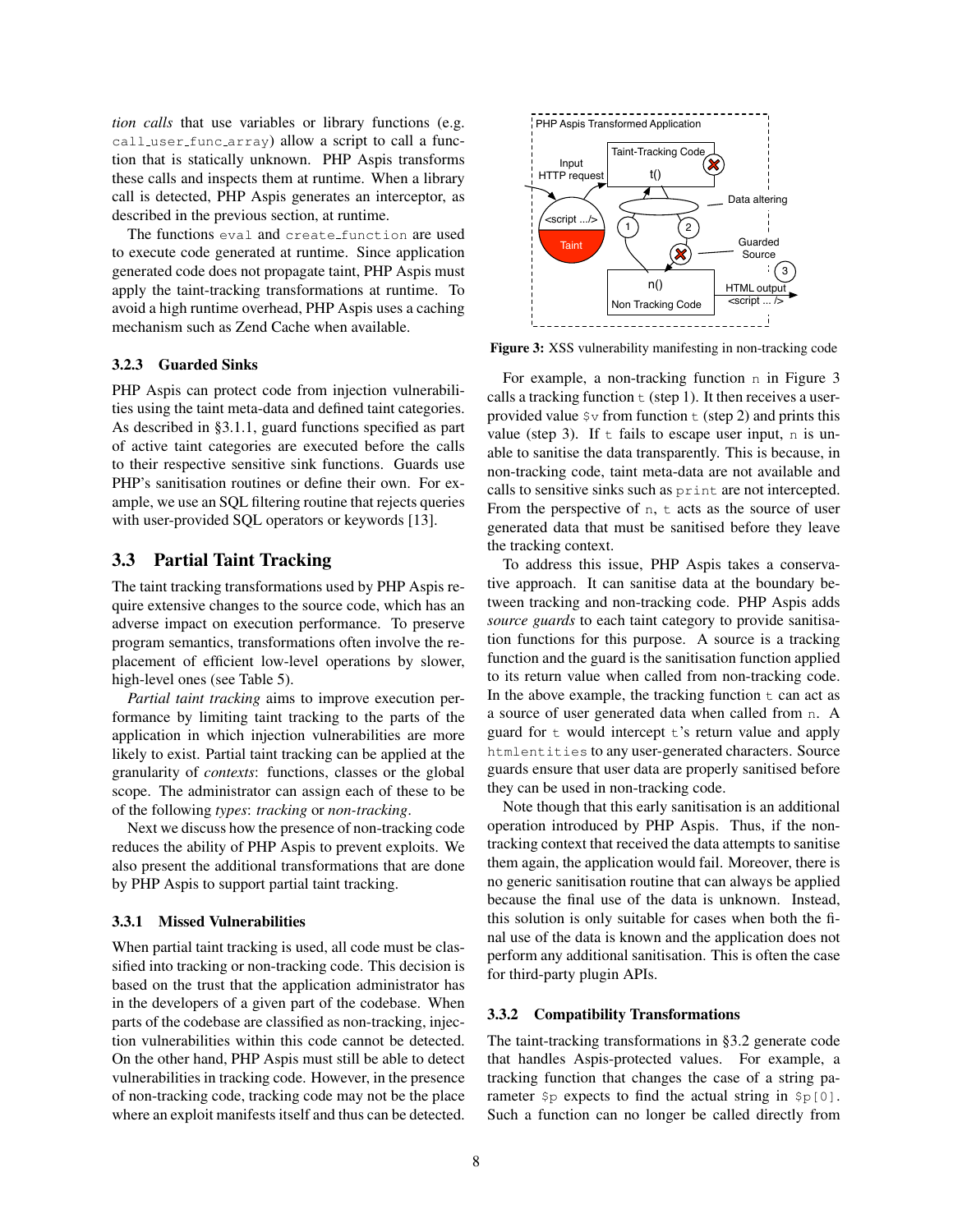non-tracking code with a simple string for its parameter. Instead, PHP Aspis requires additional transformations to intercept this call and automatically convert \$p to an Aspis-protected value, which is marked as fully untainted. We refer to these additional transformations for partial taint tracking as *compatibility transformations*.

Compatibility transformations make changes to both tracking and non-tracking code. These changes alter the data that are exchanged between a tracking context and a non-tracking context, i.e. data exchanged between functions, classes and code in the global scope. They strip Aspis-protected values when passed to non-tracking contexts and restore Aspis protection for tracking contexts.

Function calls. A function call is the most common way of passing data across contexts. PHP Aspis transforms all cross-context function calls: a call from a tracking to a non-tracking context has its taint removed from parameters and the return value Aspis-protected again. The opposite happens for calls from non-tracking to tracking contexts. This also applies to method calls.

Adapting parameters and return values is similar to using the default interceptor function from §3.2. User code, however, can share objects of user-defined classes. Instead of adapting every internal object property, PHP Aspis uses proxy objects that decorate passed values. Consider an object  $\varsigma \circ$  of class c and assume that c is a tracking context. When  $\varsigma$ <sup>o</sup> is passed to the non-tracking context of function  $f$ , f is unable to access  $\circ \circ$ 's state directly or call its methods. Instead, it receives the decorator \$do that points to \$o internally. \$do is then responsible for adapting the parameters and the return values of method calls when such calls occur. It also handles reads and writes of public object properties.

PHP also supports call-by-reference semantics for function parameters. Since changes to reference parameters by the callee are visible to the caller, these parameters effectively resemble return values. Compatibility transformations handle reference parameters similarly to return values—they are adapted to the calling context after the function call returns.

This behaviour can lead to problems if references to a single variable are stored in contexts of different types, i.e. if a tracking class internally has a reference to a variable also stored in a non-tracking class. In such cases, PHP Aspis can no longer track these variables effectively across contexts, forcing the administrator to mark both contexts as tracking or non-tracking. Since shared references to internal state make it hard to maintain class invariants, they are considered bad practice [5] and a manual audit did not reveal any occurrences in Wordpress.

Accessing global variables. PHP functions can access references to variables in the global scope using the global keyword. These variables may be Aspisprotected or not, dependent on the type of the current global context and previous function calls. The compatibility transformations rewrite global statements: when the imported variable does not match the context of the function, the variable is altered so that it can be used by the function. After the function returns, all imported global variables must be reverted to their previous forms—return statements are preceded with the necessary reverse transformations. When functions do not return values, reverse transformations are added as the last function statement.

Accessing superglobal variables. PHP also supports the notion of *superglobals*: arrays that include the HTTP request data and can be accessed from any scope without a global declaration. Data in these arrays are always kept tainted; removing their taint would effectively stop taint tracking everywhere in the application. As a result, only tracking contexts should directly access superglobals. In addition, compatibility transformations enable limited access from non-tracking contexts when access can be statically detected (i.e. a direct read to \$ GET but not an indirect access through an aliasing variable). This is because PHP Aspis does not perform static alias analysis to detect such indirect accesses [11].

Include statements. PHP's global scope includes code outside of function and class definitions and spans across all included scripts. Compatibility transformations can handle different context types for different scripts. This introduces a problem for variables in the global scope: they are Aspis-protected when they are created by a tracking context but have their original value when they are created by a non-tracking context.

To address this issue, PHP Aspis alters temporarily all variables in the global scope to be compatible with the current context of an included script, before an include statement is executed. After the include, all global variables are altered again to match the previous context type. To mitigate the performance overhead of this, global scope code placed in different files but used to handle the same request should be in the same context type.

Dynamic features. Compatibility transformations intercept calls to create function and eval at runtime. PHP Aspis then rewrites the provided code according to the context type of the caller: when non-tracking code calls eval, only the compatibility transformations are applied and non-tracking code is generated. Moreover, create function uses a global array to store the context type of the resulting function. This information is then used to adapt the function's parameters and return value in subsequent calls.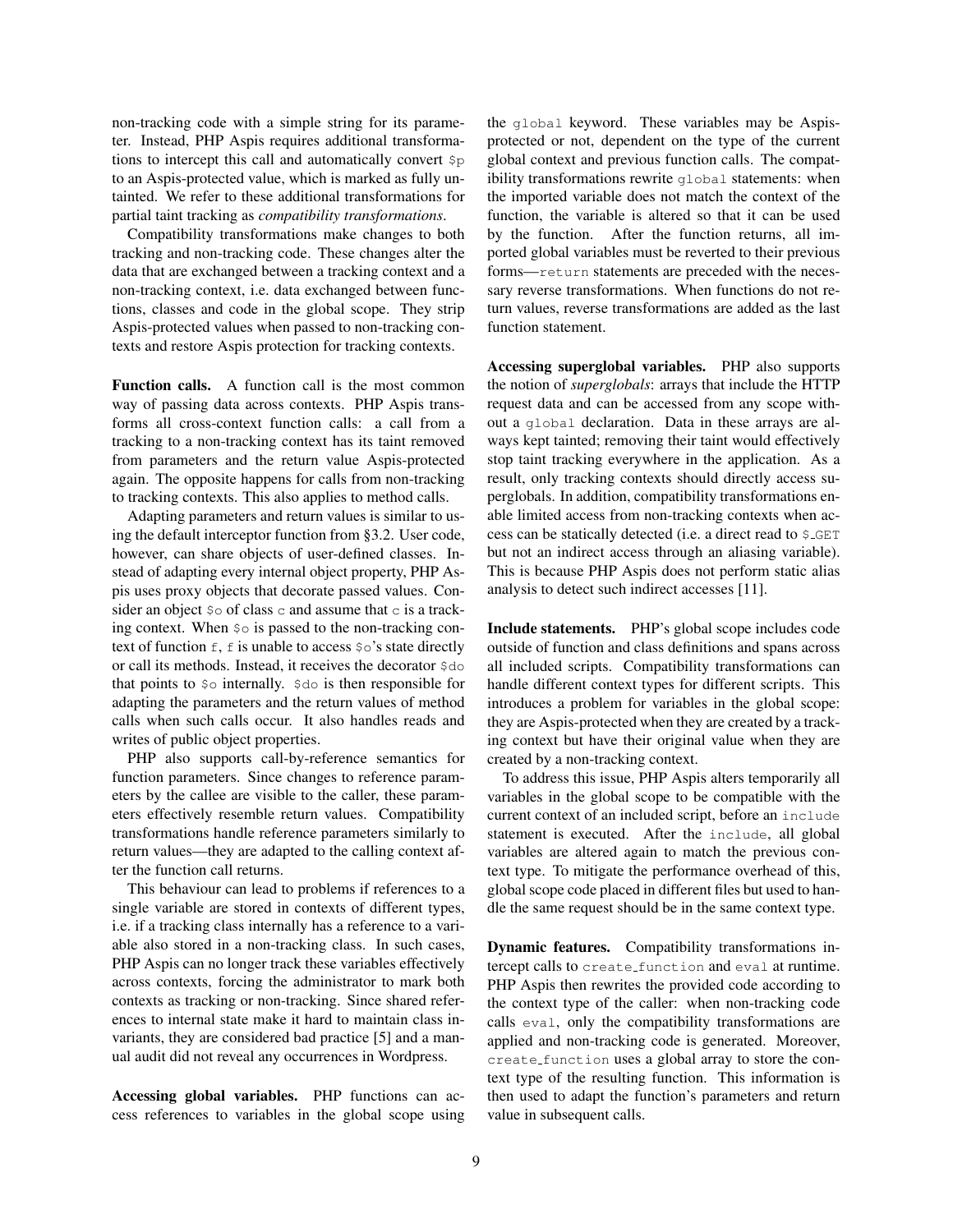# 3.4 Discussion

The taint tracking carried out by PHP Aspis is not precise. PHP Aspis follows a design philosophy that avoids uncertain taint prediction (e.g. in library functions without interceptors), which may result in false positives and affect application semantics. Instead, it favours a reduced ability to capture taint on certain execution paths, leading to false negatives. For this, it should not be trusted as the sole mechanism for protection against injection attacks.

Partial taint tracking is suited for applications where a partition between trusted and untrusted components is justified, e.g. third-party code. In addition, interactions across such components must be limited because if data flow from a tracking to non-tracking context and back, taint meta-data may be lost. PHP Aspis also does not track taint in file systems or databases, although techniques for this have been proposed in the past [8, 19].

PHP is a language without formal semantics. Available documentation is imprecise regarding certain features (e.g. increment operators and their side effects) and there are behavioural changes between interpreter versions (e.g. runtime call-by-reference semantics). Although our approach requires changes when the language semantics change, we believe that this cost is smaller than the maintenance of third-party runtime implementations that require updates even with maintenance releases.

Our taint tracking transformations support most common PHP features, as they are specified in the online manual [1]. We have yet to add support for newer features from PHP5 such as namespaces or closures.

### 4 Evaluation

The goals of our evaluation are to measure the effectiveness of our approach in preventing real-world vulnerabilities and to explore the performance penalty for the transformed application. To achieve this, we use PHP Aspis to secure an installation of *Wordpress* [3], a popular open source web logging platform, with known vulnerabilities.

We first describe how an administrator sets up PHP Aspis to protect a Wordpress installation. We then discuss the vulnerabilities observed and show how PHP Aspis addresses them. Finally, we measure the performance penalty incurred by PHP Aspis for multiple applications.

### 4.1 Securing Wordpress

Wordpress' extensibility relies on a set of hooks defined at certain places during request handling. User-provided functions can attach to these hooks and multiple types are supported: *actions* are used by plugins to carry out operations in response to certain event (e.g. send an email when a new post is published), and *filters* allow a plugin to alter

| <b>CVE</b> | Type        | <b>Guarded Sources</b> | <b>Prevented</b> |
|------------|-------------|------------------------|------------------|
| 2010-4518  | <b>XSS</b>  |                        | <b>Yes</b>       |
| 2010-2924  | <b>SOLI</b> | 2                      | Yes              |
| 2010-4630  | <b>XSS</b>  | $\Omega$               | Yes              |
| 2010-4747  | <b>XSS</b>  | 1                      | Yes              |
| 2011-0740  | XSS         |                        | Yes              |
| 2010-4637  | XSS         | 2                      | Yes              |
| 2010-3977  | <b>XSS</b>  | 5                      | Yes              |
| 2010-1186  | <b>XSS</b>  | 15                     | Yes              |
| 2010-4402  | XSS         | 6                      | Yes              |
| 2011-0641  | XSS         | 2                      | Yes              |
| 2011-1047  | <b>SQLI</b> |                        | Yes              |
| 2010-4277  | XSS         | 3                      | Yes              |
| 2011-0760  | <b>XSS</b>  |                        | No               |
| 2011-0759  | <b>XSS</b>  | 9                      | No               |
| 2010-0673  | SQLI        |                        |                  |

Table 6: Wordpress plugins' injection vulnerabilities; reported in 2010 and in the first quarter of 2011.

data before they are used by Wordpress (e.g. a post must receive special formatting before being displayed).

A plugin contains a set of event handlers for specific actions and filters and their initialisation code. Plugin scripts can also be executed through direct HTTP requests. In such cases, plugin scripts execute outside of the main Wordpress page generation process.

We secure a plugin from injection vulnerabilities using PHP Aspis as follows: first, we list the functions, classes and scripts defined by the plugin and mark the relevant contexts as *tracking*; second, we automatically inspect the plugin for possible sensitive sinks, such as print statements and SQL queries. We then decide the taint categories to be used in order to avoid irrelevant tracking (i.e. avoid tracking taint for eval injection if no eval statements exist); third, we obtain a list of event handlers from the add filter statements used by the plugin. We augment the taint category definitions with these handlers as guarded sources because filters' return values are subsequently used by Wordpress (§3.3); and fourth, we classify the plugin initialisation code as non-tracking as it is less likely to contain injection vulnerabilities (§2.3).

## 4.2 Security

Table 6 lists all injection vulnerabilities reported in Wordpress plugins since 2010. For each vulnerable plugin, we verify the vulnerability using the attack vector described in the CVE report. We then try the same attack vector on an installation protected by PHP Aspis.

The experiments are done on the latest vulnerable plugin versions, as mentioned on each CVE report, running on Wordpress 2.9.2. PHP Aspis manages to prevent most vulnerabilities, which can be summarised according to three different categories: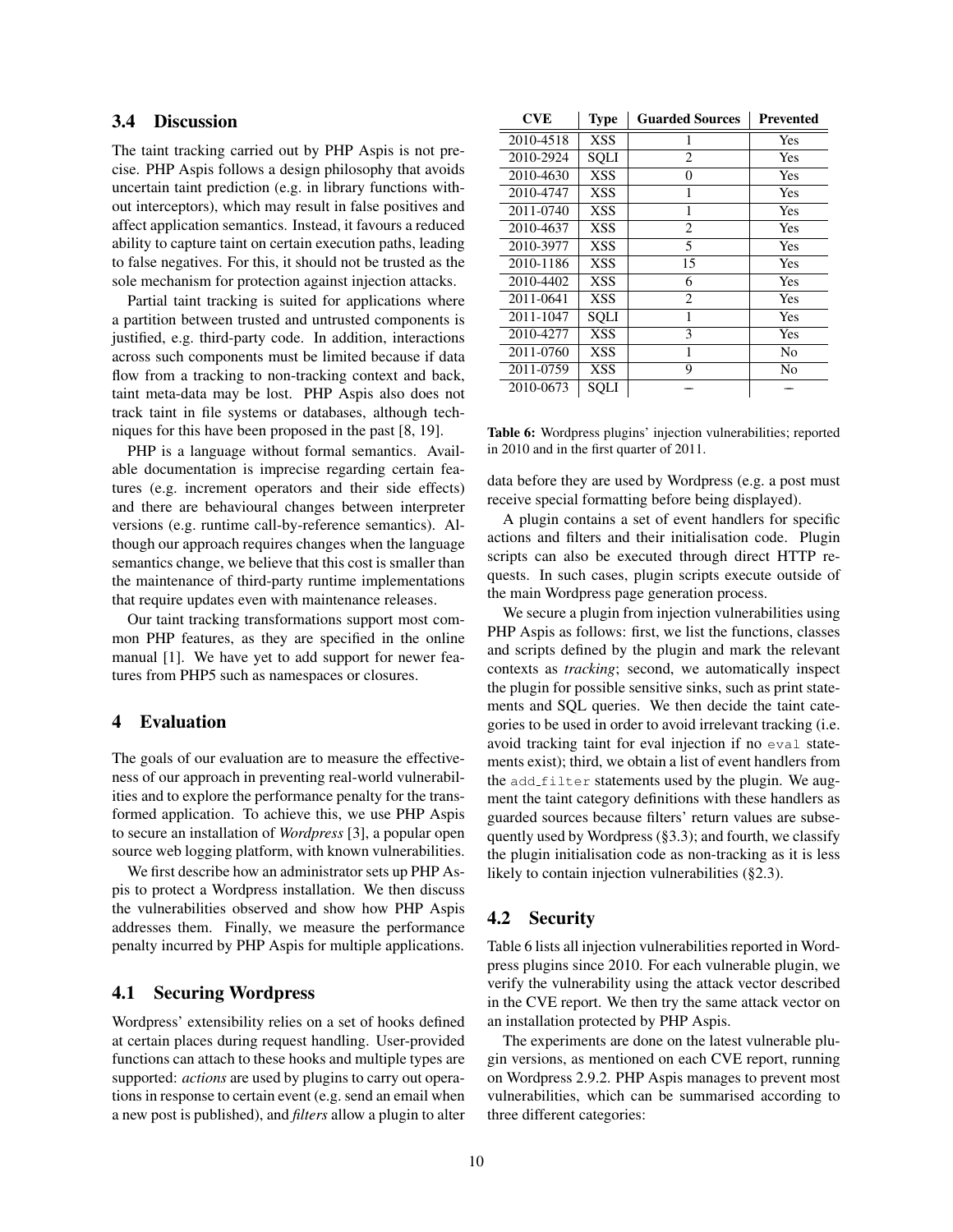Direct request vulnerabilities. The most common type of vulnerability involves direct requests to plugin scripts. Many scripts do not perform any sanitisation for some parameters (2010-4518, 2010-2924, 2010-4630, 2010-4747, 2011-0740). Others do not anticipate invalid parameter values and neglect to sanitise when printing error messages (2010-4637, 2010-3977, 2010-1186).

PHP Aspis manages to prevent all attack vectors described in the CVE reports by propagating taint correctly from the HTTP parameters, within the taint-transformed plugin scripts and to various printing or script termination statements such as such as die and exit, when its sanitisation functions are invoked.

Action vulnerabilities. Some of the plugins tested (2010-4402, 2011-0641, 2011-1047) introduce a vulnerability in an action event handler. Similarly, a few other plugins (2010-2924, 2010-1186, 2011-1047) only exhibit a vulnerability through a direct request but explicitly load Wordpress before servicing such a request. Wordpress transforms \$ GET and \$ POST by applying some preliminary functions to their values in wp-settings.php. As the Wordpress initialisation code is classified as nontracking, it effectively removes all taint from the HTTP parameters and introduces a false negative for all plugins that execute after Wordpress has loaded.

Given that this behaviour is common for all plugins, we also use taint tracking in a limited set of Wordpress contexts—the functions add\_magic\_quotes, esc\_sql and the wpdb class, which are invoked by this code. As the assignment statements that alter the superglobal tables are in the global scope of wp-settings.php, we also perform taint tracking in this context.

Unfortunately, this file is central in Wordpress initialisation: enabling taint tracking there leads to substantially reduced performance. To avoid this problem, we introduce a small function that encloses the assignment statements and we mark its context as tracking. This change required three extra lines of code to define and call the function but it significantly improved performance.

Filter vulnerabilities. From all tested plugins, only one (2010-4277) introduces a vulnerability in the code attached to a filter hook. Although we can verify the behaviour described in the CVE report, we believe that it is intended functionality of Wordpress: the Javascript injection is only done by a user who can normally post Javascript-enabled text. PHP Aspis correctly marks the post's text as untainted and avoided a false positive.

To test the filter, we edit the plugin to receive the text of posts from a tainted \$ GET parameter instead of the Wordpress hook. After this change, PHP Aspis properly propagates taint and correctly escapes the dangerous Javascript in the guard applied to the filter hook.

#### 4.2.1 False positives and negatives.

As discussed in §3.4, PHP Aspis may introduce both false negatives and false positives. By propagating taint correctly, we largely avoid the problem of false positives. False negatives, however, can be common because they are introduced (1) by built-in library functions that do not propagate taint, (2) by calls to non-tracking contexts and (3), by data paths that involve the file system or the database. In these cases, taint is removed from data, and when that data are subsequently used, vulnerabilities may not be prevented. PHP Aspis' current inability to track taint in the database is the reason why the XSS vulnerabilities 2011-0760 and 2011-0759 are not prevented.

To reduce the rate of false negatives, we use interceptors that perform precise taint tracking for all built-in library functions used by the tested plugins. In addition, we find that classifying the aforementioned set of Wordpress initialisation routines as tracking contexts is sufficient to prevent all other reported injection vulnerabilities. Note that the last vulnerable plugin (2010-0673) has been withdrawn and was not available for testing.

### 4.3 Performance

To evaluate the performance impact of PHP Aspis, we measure the page generation time for:

- a simple prime generator that tests each candidate number by dividing it with all smaller integers (Prime);
- a typical script that queries the local database and returns an HTML response (DB).
- Wordpress (WP) with the vulnerable Embedded Video plugin (2010-4277). Wordpress is configured to display a single post with a video link, which triggers the plugin on page generation.

Our measurements are taken in a 3 Ghz Intel Core 2 Duo E6850 machine with 4 GiB RAM, running Ubuntu 10.04 32-bit. We use PHP 5.3.3 and Zend Server 5.0.3 CE with Zend Optimizer and Zend Data Cache enabled. For each application, we enable tracking of two taint categories, XSS and SQLI.

Table 7 shows the  $90<sup>th</sup>$  percentile of page generation times over 500 requests for various configurations. Overall, we observe that fully tracking taint has a performance impact that increases page generation between  $3.4\times$  and  $10.4\times$ . The overhead of PHP Aspis depends on how CPU intensive the application is: DB is the least affected because its page generation is the result of a single database query. On the other hand, Prime has the worst performance penalty of  $10.4 \times$ , mostly due to the replacement of efficient mathematical operators with function calls.

Wordpress (WP) with full taint tracking results in a  $6.0\times$  increase of page generation time. With par-